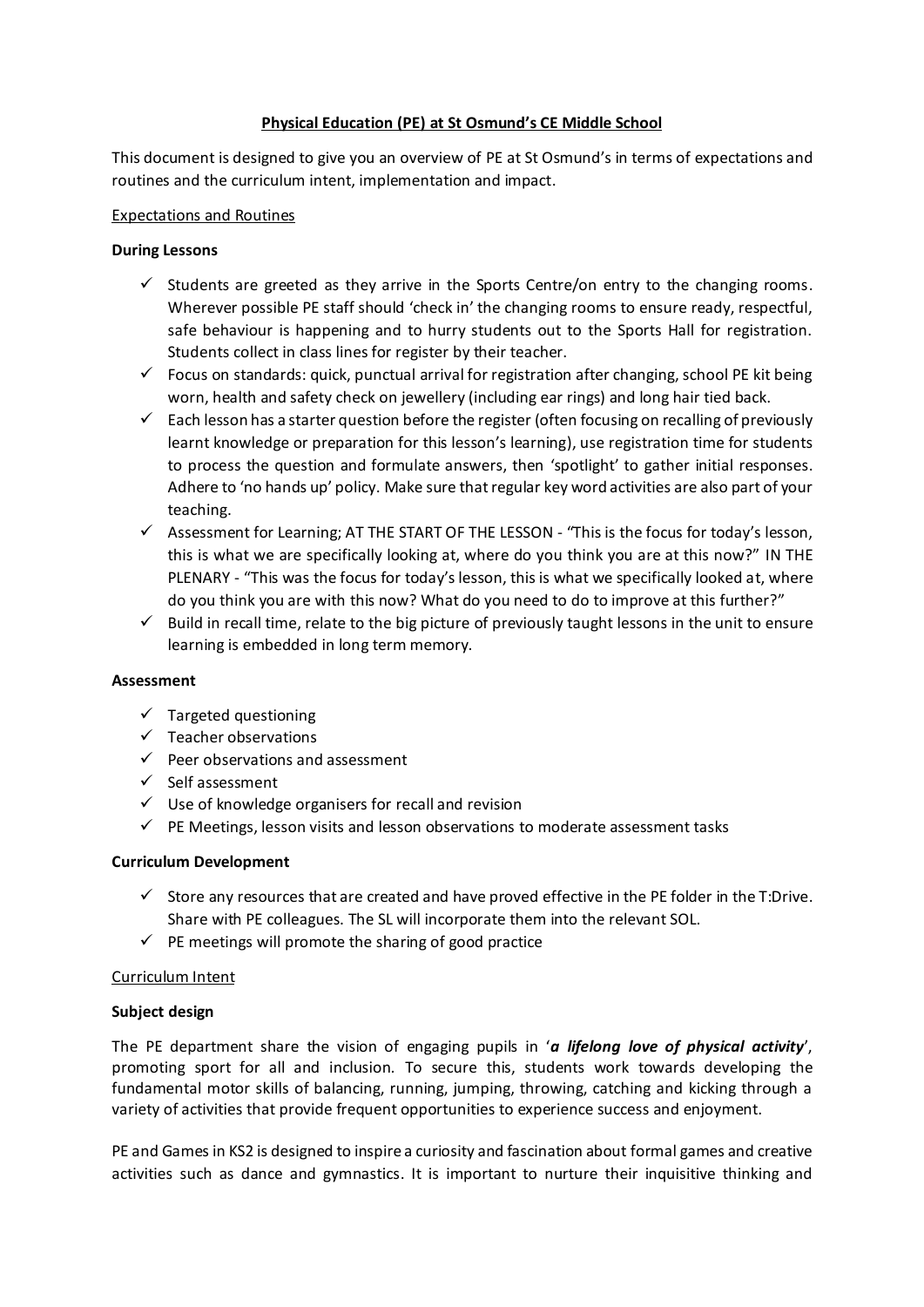understanding through a range of activities. Of equal importance is to develop the students' appreciation for being physically active and to improve their fine/gross fundamental motor skills. Students are taught PE and Games in their teaching groups, therefore mixed gender and ability.

Then KS3 PE and Games bridges the continued development of concepts and creativity (PE) with gender specific activities (Games). PE is recognising the great differences in reasons for participation, recognising personal strengths and weaknesses, working to improve these weakness, working individually as well as part of a team. PE is developing resilience, tolerance (respect), communication skills, the ability to cope with winning and losing and the links between everything mentioned.

The curriculum is scaffolded and knowledge rich to enable students to make progress through the concepts of skills, rules, strategy/creativity and understanding how the body responds to exercise/physical activity. The knowledge in this latter area builds towards the OCR Specification for GCSE PE (delivered at Thomas Hardye School). Lessons should be active, engaging, motivating and students would have a sense of wonder about being physically active.

## **Reflecting our school values**

PE in St Osmund's should inspire our pupils with a curiosity and fascination about the world of sport and being physically active. We aim to empower students with knowledge about a diverse range of activities, together with a deep understanding and love for being/staying healthy. Units of work such as Health Related Fitness help students understand the impact of regular exercise on health and to see that there is hope for the future wellbeing of everyone if we understand how to look after ourselves through regular exercise.

#### **Progression through the curriculum**

The curriculum is progressive; concepts, terminology and understanding develop from Key Stages 2 to 3. The entire curriculum is currently under review. The KS2 curriculum is currently being reviewed to ensure all core/fundamental skills mentioned previously are developed in readiness to explore some slightly more advanced techniques in KS3. The KS3 units include challenge of GCSE standard, particularly in Health Related Fitness. More cross-curricular links are also being sought, such as developing a Year 7 Dance SOW to compliment and support the school's diversity developments.

The curriculum includes regular opportunities to assess student progress through each unit of work. It is designed to build skills and knowledge and to recall previous knowledge to maintain progress of all aspects of PE and Games.

Success is a class who engage wholeheartedly in the practical activities and who genuinely participate in questioning 'think and link' activities.

Knowledge Organisers are one tool for regular home learning that is based on recall.

## Curriculum Implementation

## **Equality of opportunity**

The curriculum has been carefully designed and can be accessed by all learners. Students with SEN, particularly if they have an additional physical need, are supported by adapted activities where necessary. Our curriculum helps to offer equal access as it includes a wide and varied range of sports and activities. We work hard to ensure no discrimination of any protected characteristic.

Our 'spiralled' curriculum develops students' physical skills, practical knowledge and understanding through the 4 years. **See National Curriculum in England: physical education programmes of study.**